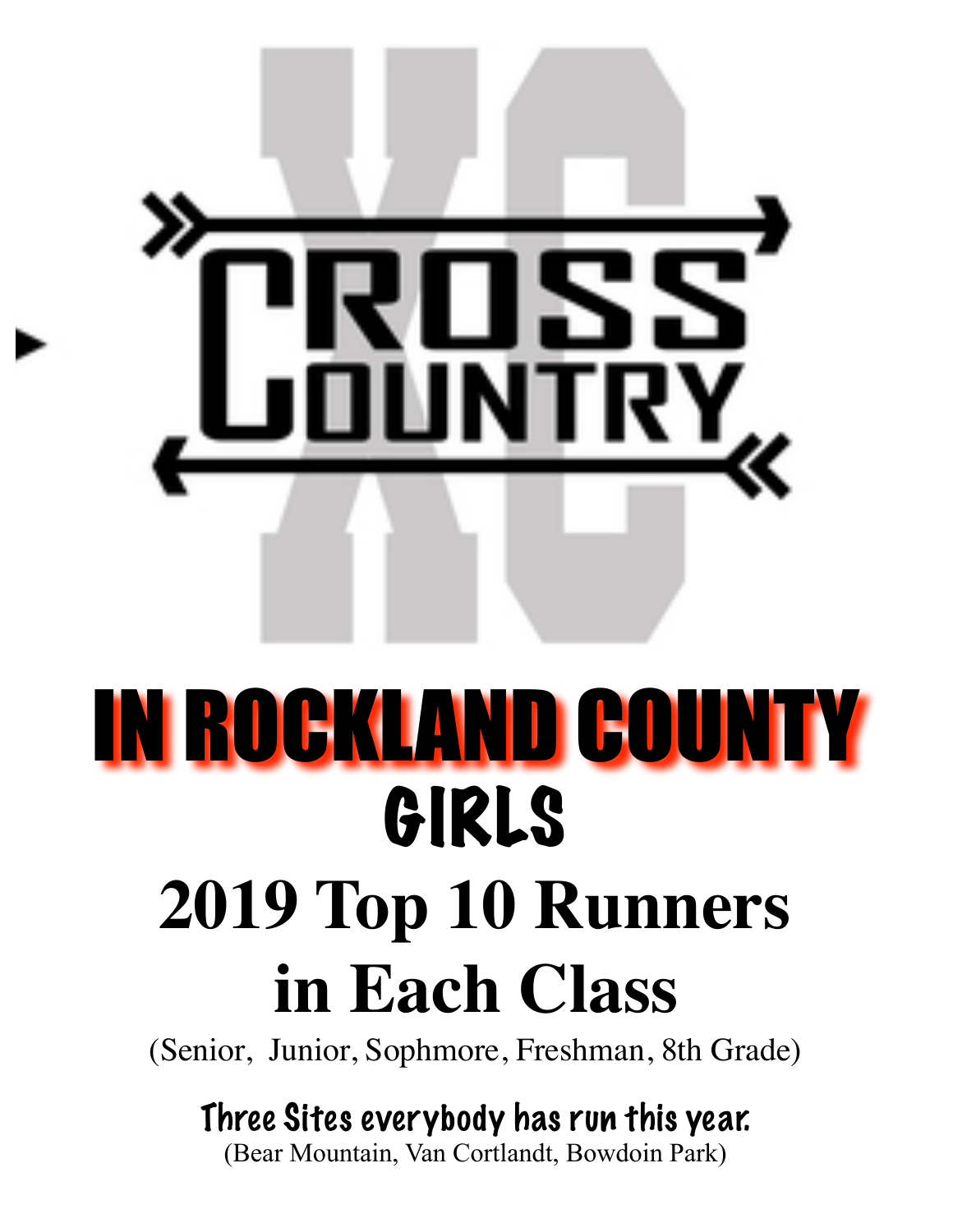# ROCKLAND COUNTY 2019 Runner of The Year

## (1) Katelyn Tuohy (NR) SR

| Date                | <b>Meet</b>                           |      | <b>Dist. Race/Place Time</b> |          | <b>Place</b>                  |
|---------------------|---------------------------------------|------|------------------------------|----------|-------------------------------|
| 9/6/19              | <b>Red Raider Run</b>                 | 3M   | V. / 1st                     | 19:21.40 | <b>Bear Mountain Park, NY</b> |
| 9/14/19<br>9/21/19  |                                       |      |                              |          |                               |
| 9/28/19             |                                       |      |                              |          |                               |
| 10/5/19             | <b>Great American Race</b>            | 5K   | V <sub>1st</sub>             | 16:22.80 | <b>Wake Park, N. Carolina</b> |
| 10/12/19            | <b>Manhattan Invitational</b>         | 2.5  | V.ES/1st                     | 13:33.20 | <b>Van Cortlandt Park, NY</b> |
| 10/19/19            | <b>Section 1 Coaches Invitational</b> | 5K   | V.1/1st                      | 17:22.10 | <b>Bowdoin Park, NY</b>       |
| 10/29/19            | <b>Rockland County Championships</b>  | 3M   | V <sub>1st</sub>             | 16:08.30 | <b>Bear Mountain, NY</b>      |
| $\parallel$ 11/9/19 | <b>Section 1 Championships</b>        | 5K   | V.A/1st                      | 17:13.70 | <b>Bowdoin Park, NY</b>       |
| 11/16/19            | <b>New York State Meet</b>            | 4500 | V.A/1st                      | 15:36.50 | <b>Plattsburgh, NY</b>        |
| 11/23/19            | <b>NY Federation Championships</b>    | 5K   | V <sub>1st</sub>             | 17:02.50 | <b>Bowdoin Park, NY</b>       |
| 11/30/19            | <b>Nationals New York Regional</b>    | 5K   | V <sub>1st</sub>             | 17:06.60 | <b>Bowdoin Park, NY</b>       |
|                     |                                       |      |                              |          |                               |

### **Bear Mountain (3 Miles) NE NY Regionals**

**Red Raider Run 17:06.60 19:21.40 Rockland County Championships 16:08.30** 

### **Bowdoin Park (5K)** Nike Nationals

**Section One Coaches** 17:06.60 1st (Three Time Winner) **17:22.10 Section One Championships 17:13.70 Van Cortlandt Park (2.5M) Manhattan Invit. 13:33.20 State Meet (2.8m)** 

#### **15:36.50**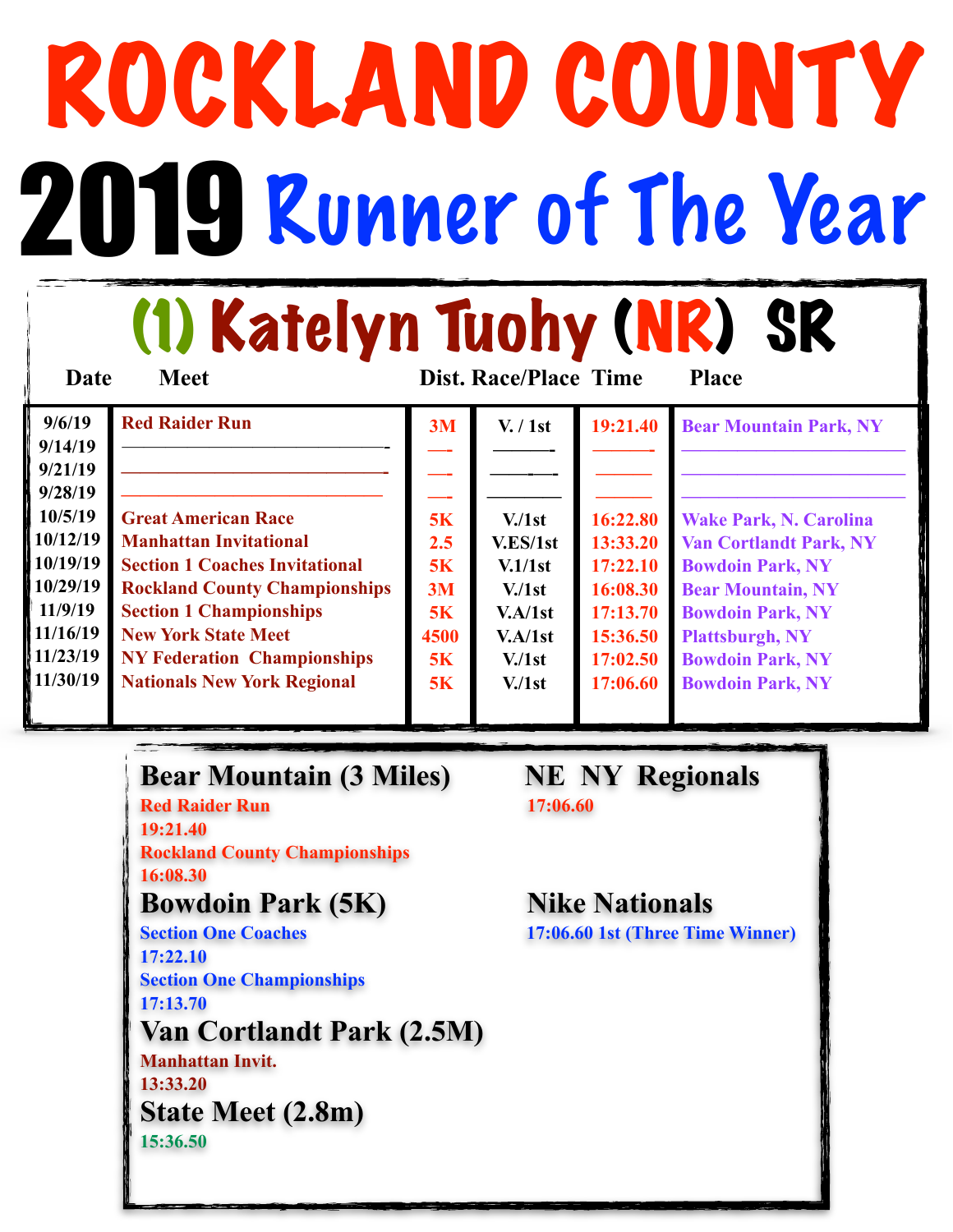### (2) Haliegh Morales (NR) SR

### Best Times This Year.

Bowdoin State Park 18:37.70 PR Nike NY Regionals

 Bear Mountain State Park 18:16.30 PR Rockland County Championships 15:06.10 PR Manhattan Invitational

(3) Mary Hennelly (SUF) SR

#### Best Times This Year.

 Van Cortlandt Park 15:16.30 Manhattan Invitational **Bowdoin State Park 18:47.80 Foot Locker Regionals** 

Bear Mountain State Park 17:50.30 Rockland County Championships



Best Times This Year.

 Van Cortlandt Park 16:01.90 PR Manhattan Invitational Bowdoin State Park 19:59.30 PR Nike NY Regionals

Bear Mountain State Park 18:57.00 Rockland County Championships

### (5) Daniella Cambrea (TZ) SR

### Best Times This Year.

Van Cortlandt Park 16:16.90 PR Manhattan Invitational

 Bear Mountain State Park 19:220.10 PR Rockland County Championships Bowdoin State Park 120:14.30 PR Section One Championships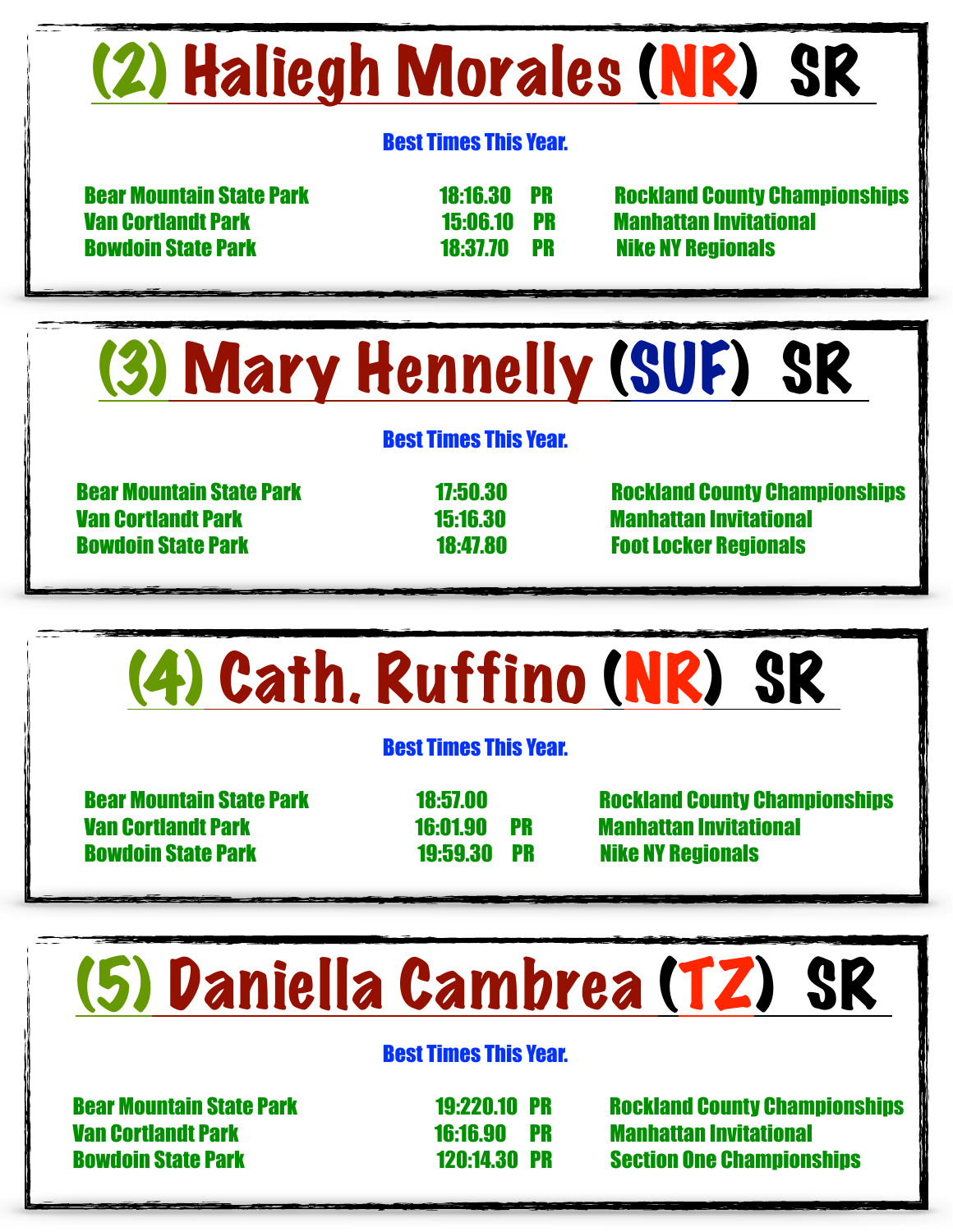### (6) Gabby Shea (TZ) SR

### Best Times This Year.

Van Cortlandt Park 16:31.00 PR Manhattan Invitational

Bear Mountain State Park 19:30.50 PR Rockland County Championships Bowdoin State Park 20:46.80 PR Section One Championships

(7) Deirdre Young (SUF) SR

#### Best Times This Year.

Van Cortlandt Park Manhattan Invitational

Bear Mountain State Park 20:10.00 PR Rockland County Championships Bowdoin State Park 21:31.00 PR Section One Championships

### (8) Paige Hennigan (AM) SR

#### Best Times This Year.

Van Cortlandt Park 17:06.90 PR Manhattan Invitational

Bear Mountain State Park 20:15.20 PR Rockland County Championships Bowdoin State Park 21:33.00 PR Section One Championships

### (9) Mia Giaever (TZ) SR

#### Best Times This Year.

Van Cortlandt Park 17:05.60 PR Manhattan Invitational

Bear Mountain State Park 20:18.30 PR Rockland County Championships Bowdoin State Park 22:25.90 PR Section One Championships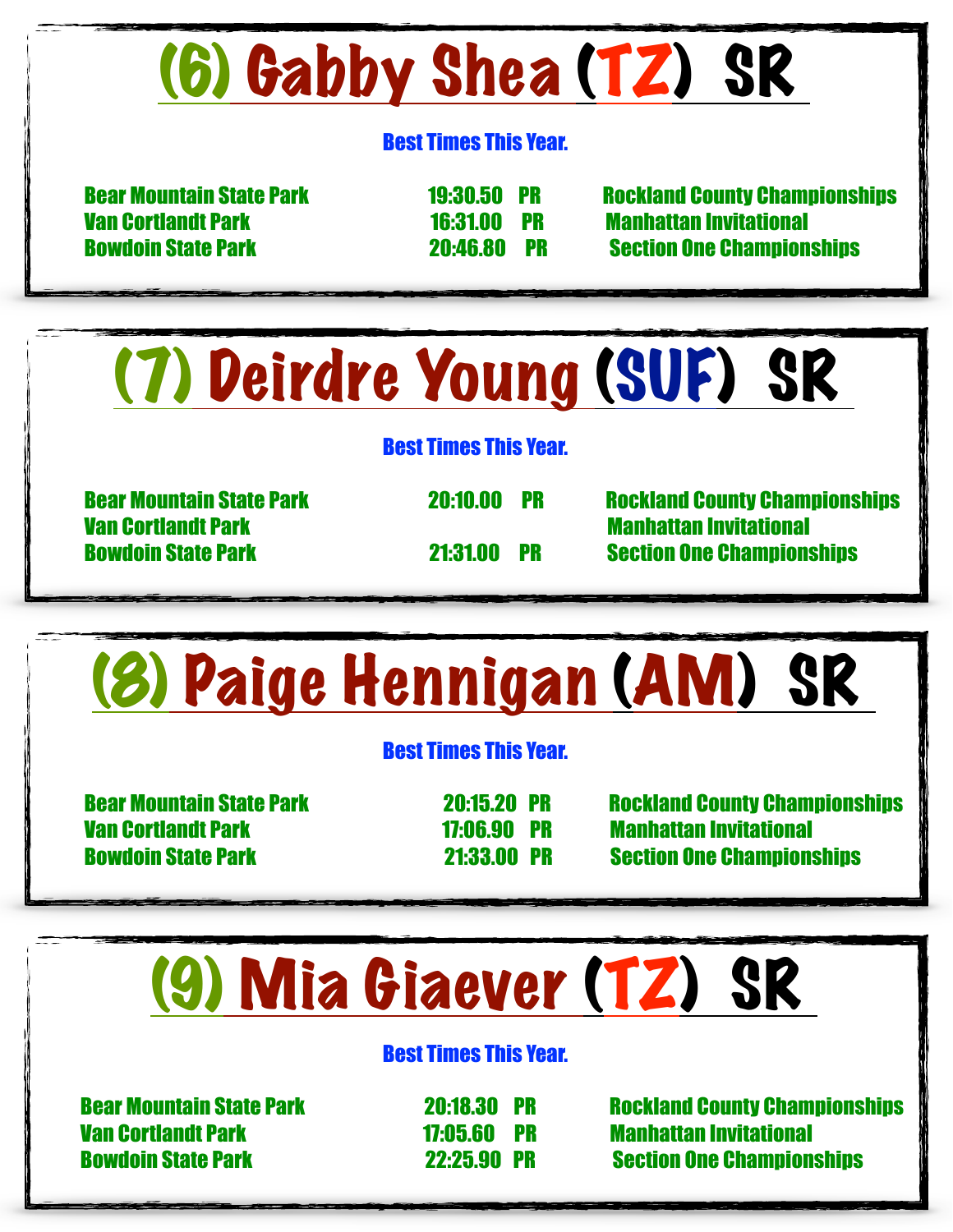|  |  |  | (10) Jan Frazia (NR) SR |  |  |  |
|--|--|--|-------------------------|--|--|--|
|--|--|--|-------------------------|--|--|--|

### Best Times This Year.

**Van Cortlandt Park 18:38.80 PR Manhattan Invitational<br>
Rection One Coaches**<br>
23:00.60 Section One Coaches

**Bear Mountain State Park 21:36.40 Rockland County Championships**<br> **Van Cortlandt Park 18:38.80 PR Manhattan Invitational Section One Coaches**